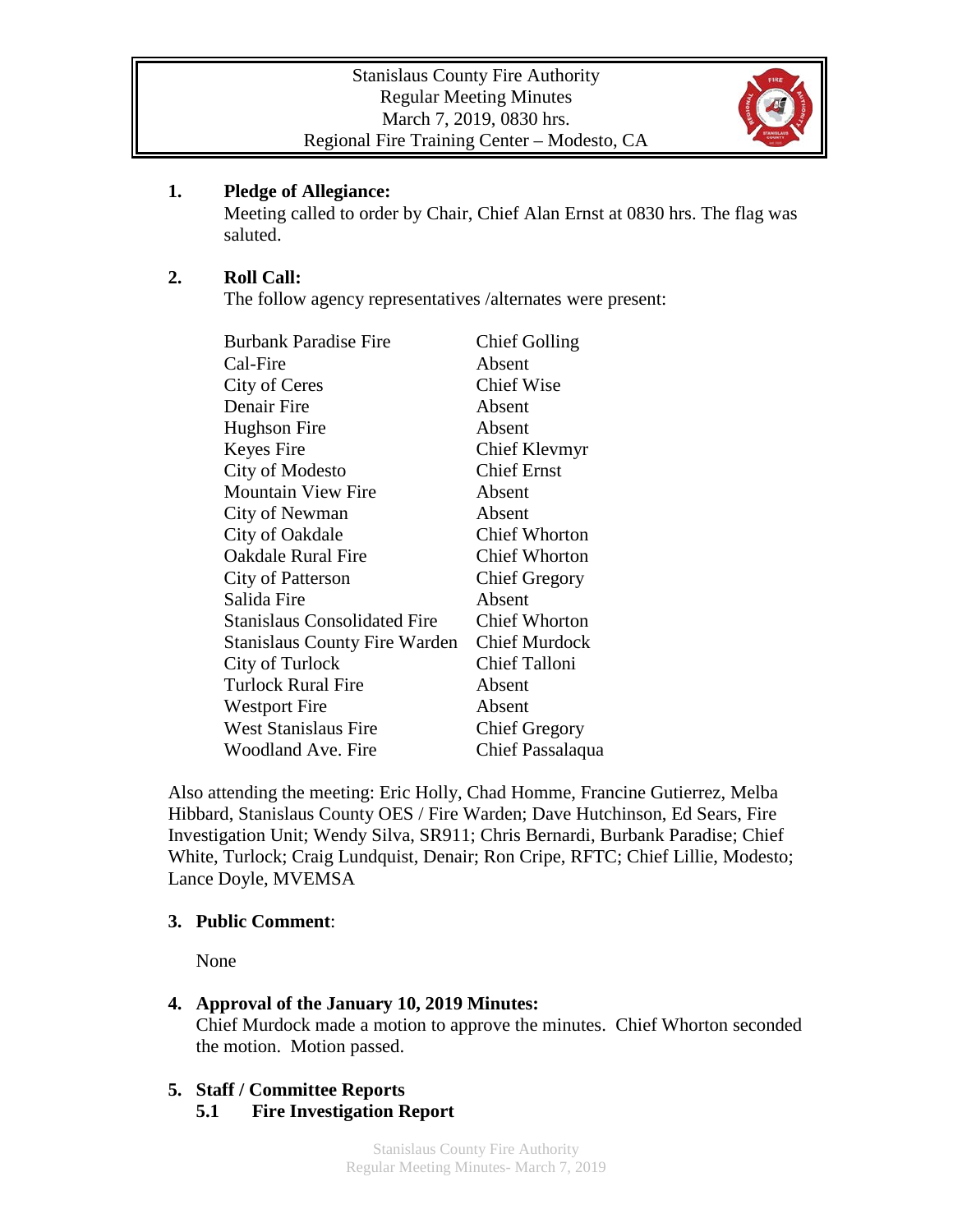Ed Sears reported a total of 139 investigations during the reporting period of November 2018-January 2019; 99 structure fires, 25 vehicle fires, 5 vegetation fires, and 10 trash/dumpster/other. The total Modesto Fire Department investigations – 64; County agencies – 75. A summary report was included in the agenda packet.

### **5.2 Fire Prevention Report**

Chief Klevmyr reported the FPB completed the initial inspections on 55 schools; final inspection on 52 schools. An additional 21 schools from the Stanislaus Consolidated and Oakdale Rural districts were added in late 2018. 21 initial inspections have been completed. Hotels/Motel inspections will be completed in April/May. Fireworks season is underway. 5 vegetation complaints have been received since the first of 2019. He also reported the adoption of the new code will be later this year. They are considering pallet yards/wrecking yards and water tender fees. A full report was included in the agenda packet.

#### **5.3 Fire Communication Report**

Chad Homme reported on the CAD/MDC issues. He met with fire agencies, SBT and Verizon to resolve issues. Problems with Hughson Fire have been resolved. Stanislaus Consolidated and Ceres are still being worked on. He has been gathering quotes for the radio infrastructure project. CalFire reports there will not be any changes that would require a countywide radio reprogramming for the 2019 fire season. A full report was included in the agenda packet.

#### **5.4 Fire Training Report**

Ron Cripe gave a verbal report stating all Spring 2019 semester courses are full. Additional Haz-Mat training courses will be offered in June and the fall. A-G series courses will be offered in the fall as well.

#### **5.5 Administration and Support Report**

The Admin/Support Report will be included in item 6.1

#### **5.6 Business Plan Committee Report**

The Business Plan Committee Report will be included in item 6.1

#### **6. Agenda Items:**

6.1 Consideration and Approval to Recommend the Fiscal Year 2019-2020 Fire Authority Business Plan to the Stanislaus County Board of Supervisors for Approval.

> Chief Murdock presented a power point presentation on the recommendations included in the 2019-2020 Business Plan. This plan is a status quo plan and will go to the Board of Supervisors in March for approval. The intention is to revise the Plan after some research and recommendations from the FIU and Training Sub-Committees and take it back to the Board of Supervisors in June as a non-consent item. Meetings with each Supervisor will be conducted prior to the June meeting.